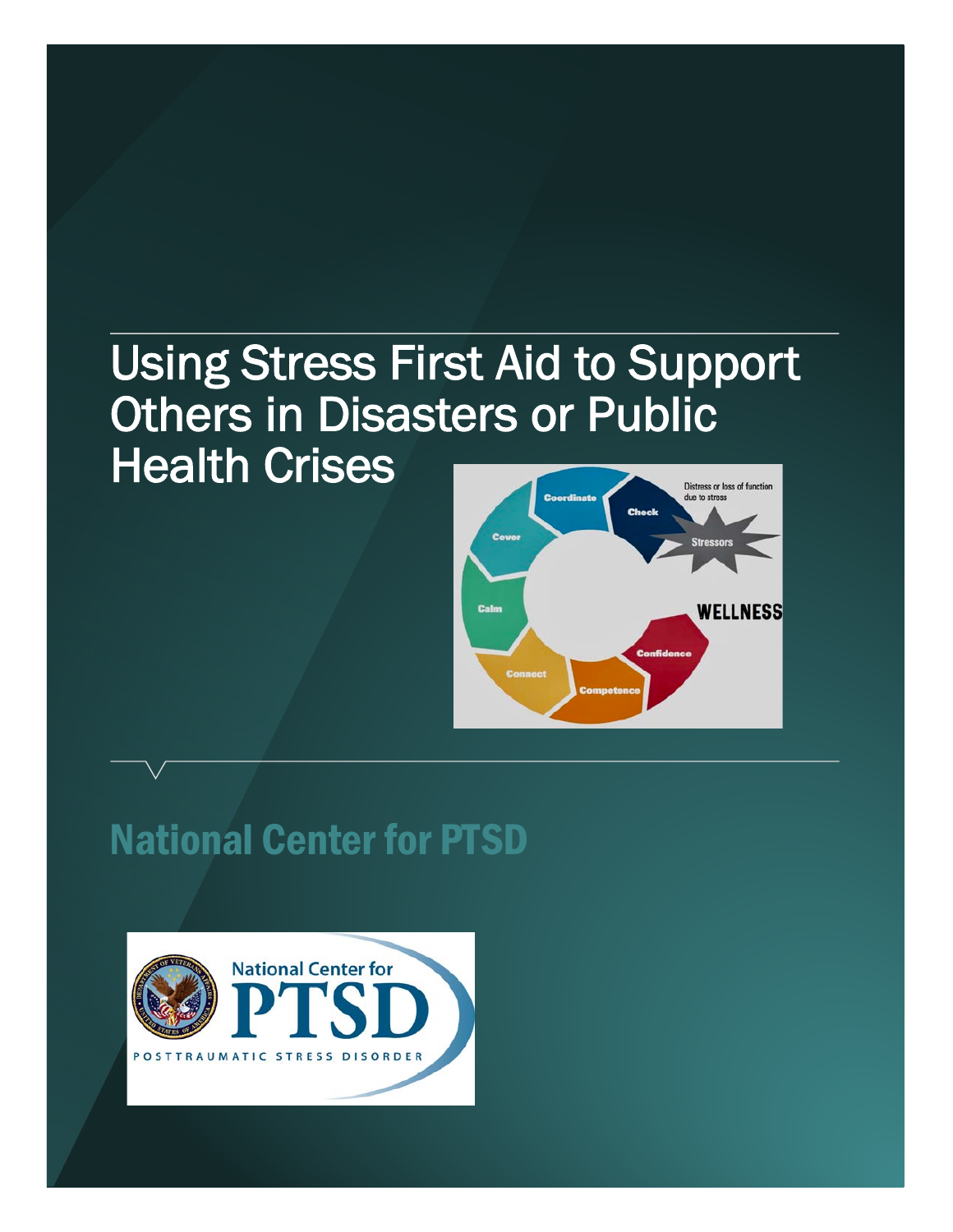### table of contents

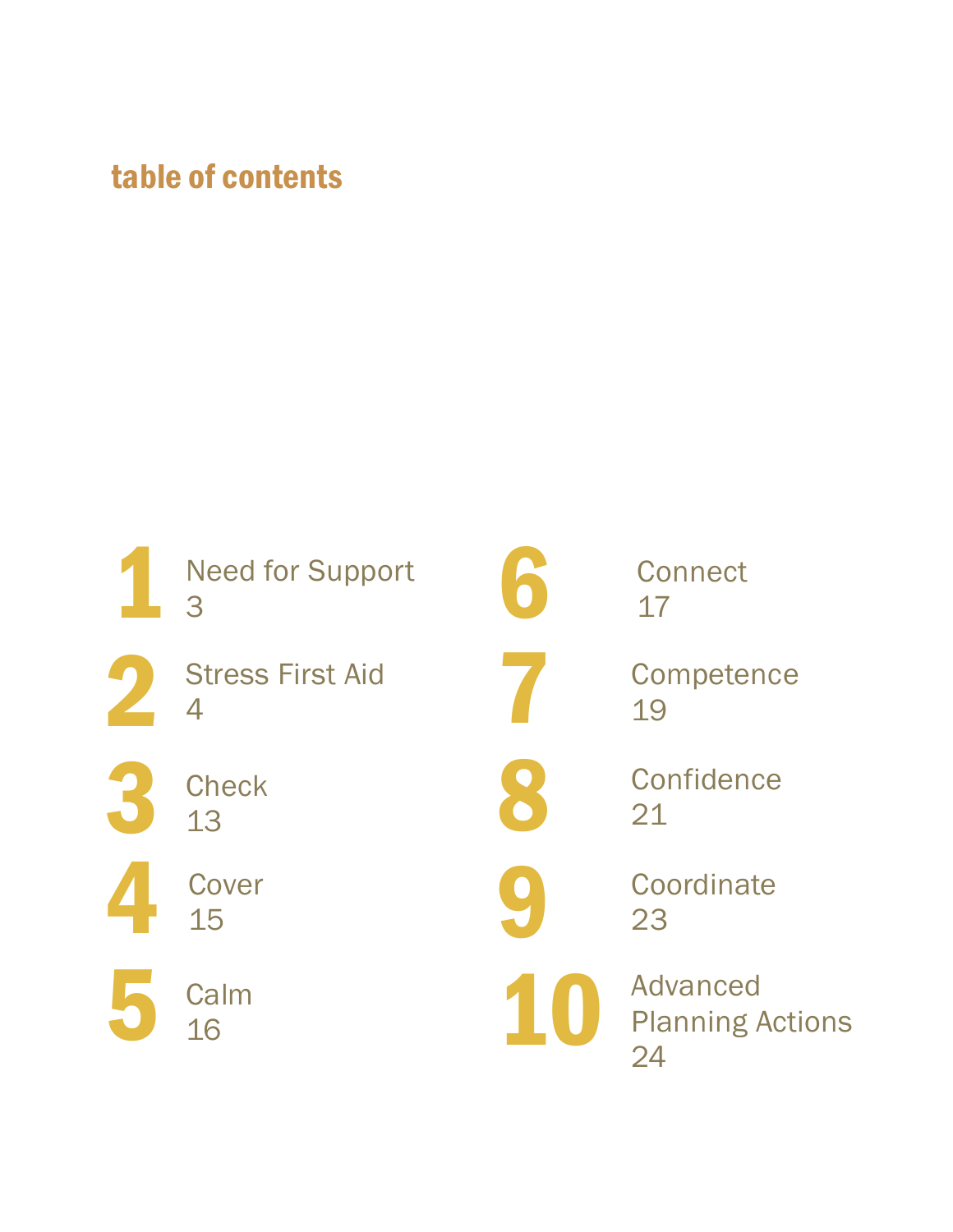### introduction

# What is the Need?

Support from others can be crucial in fostering the ability to cope and endure.

Wellbeing and emotional resilience are likely to be severely tested during disasters or public health crises. Stress can come from many sources, both personally and collectively. These can include trauma, loss, fatigue and wear and tear injury, and moral distress or injury (when you wish you could have done something differently or feel angry or betrayed by how others are doing things).



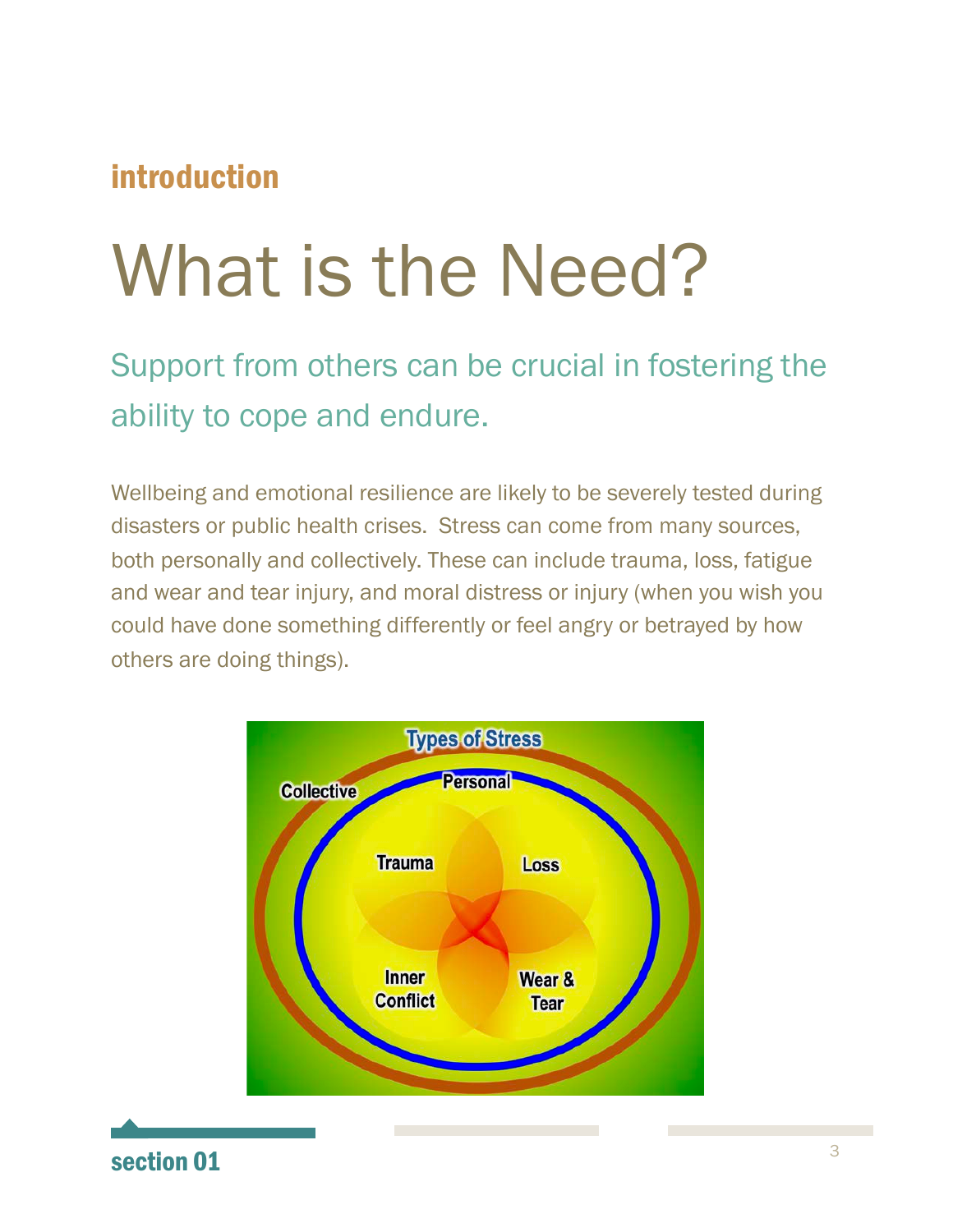# How to Help Stress First Aid



Five Elements foster recovery in ongoing, adverse situations.

*The Stress First Aid* model provides a flexible framework of supportive actions, based on five elements that have been linked to better recovery from disasters and other adverse situations.

These elements are:

- Increased sense of safety (Cover)
- **Calming**
- Social connectedness (Connect)
- Self-efficacy, or the feeling that one has the skills or resources to endure (Competence)
- Hope, which can include confidence, optimism, faith, or meaning (Confidence)

The SFA model includes Checking in regularly and Coordinating with other people or resources as further actions that facilitate support to those experiencing stressful situations.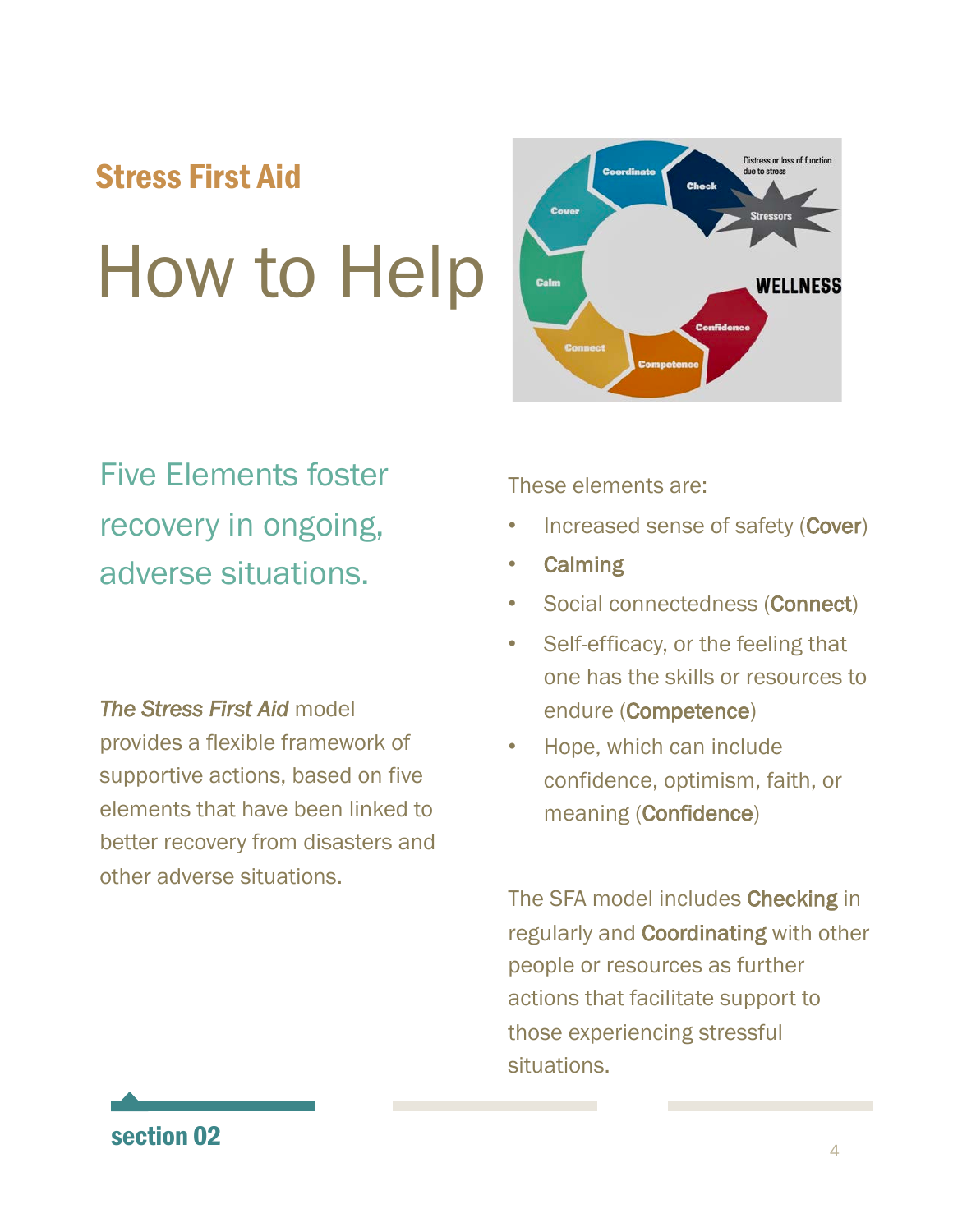# How to Help Yourself

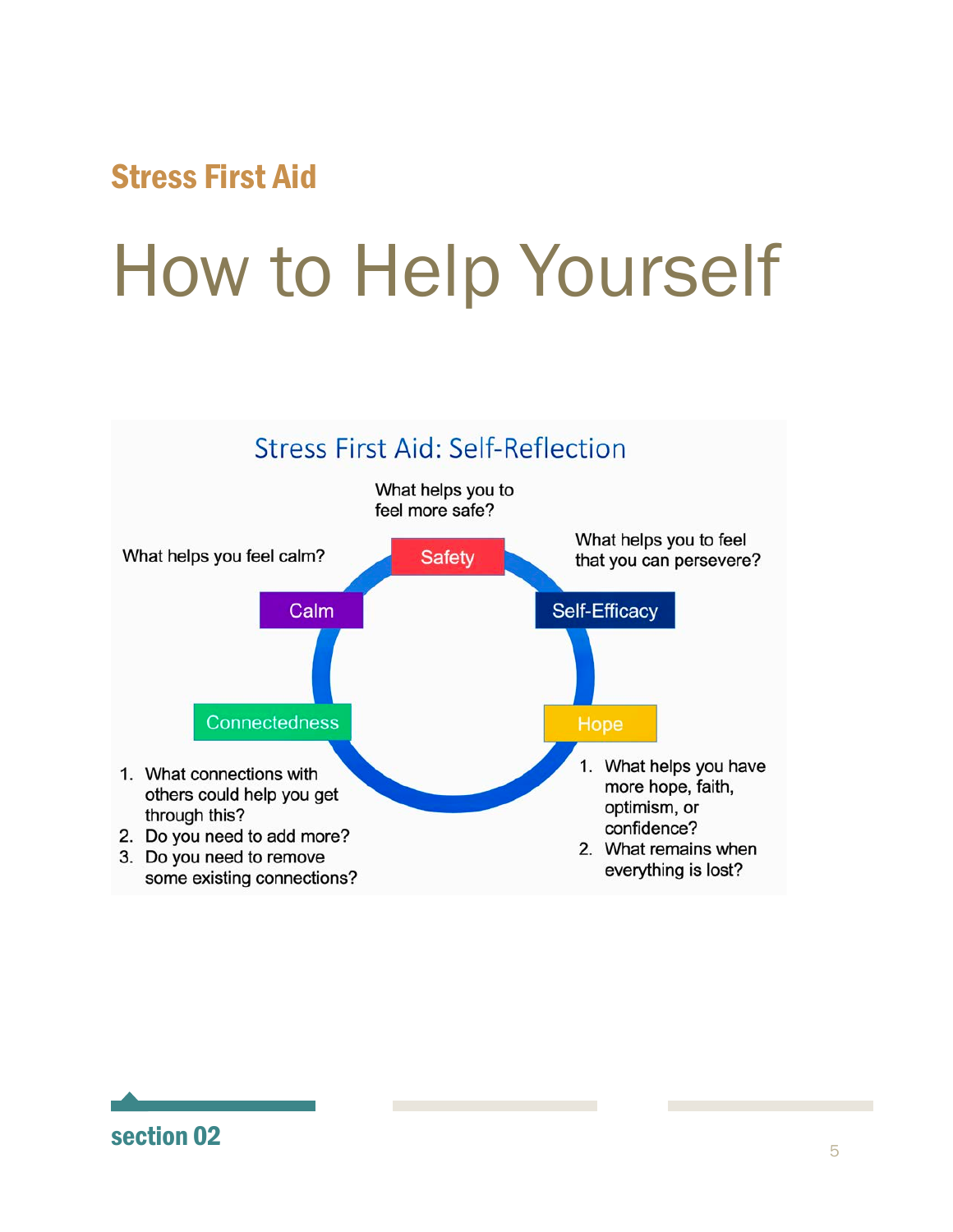# How to Help Others



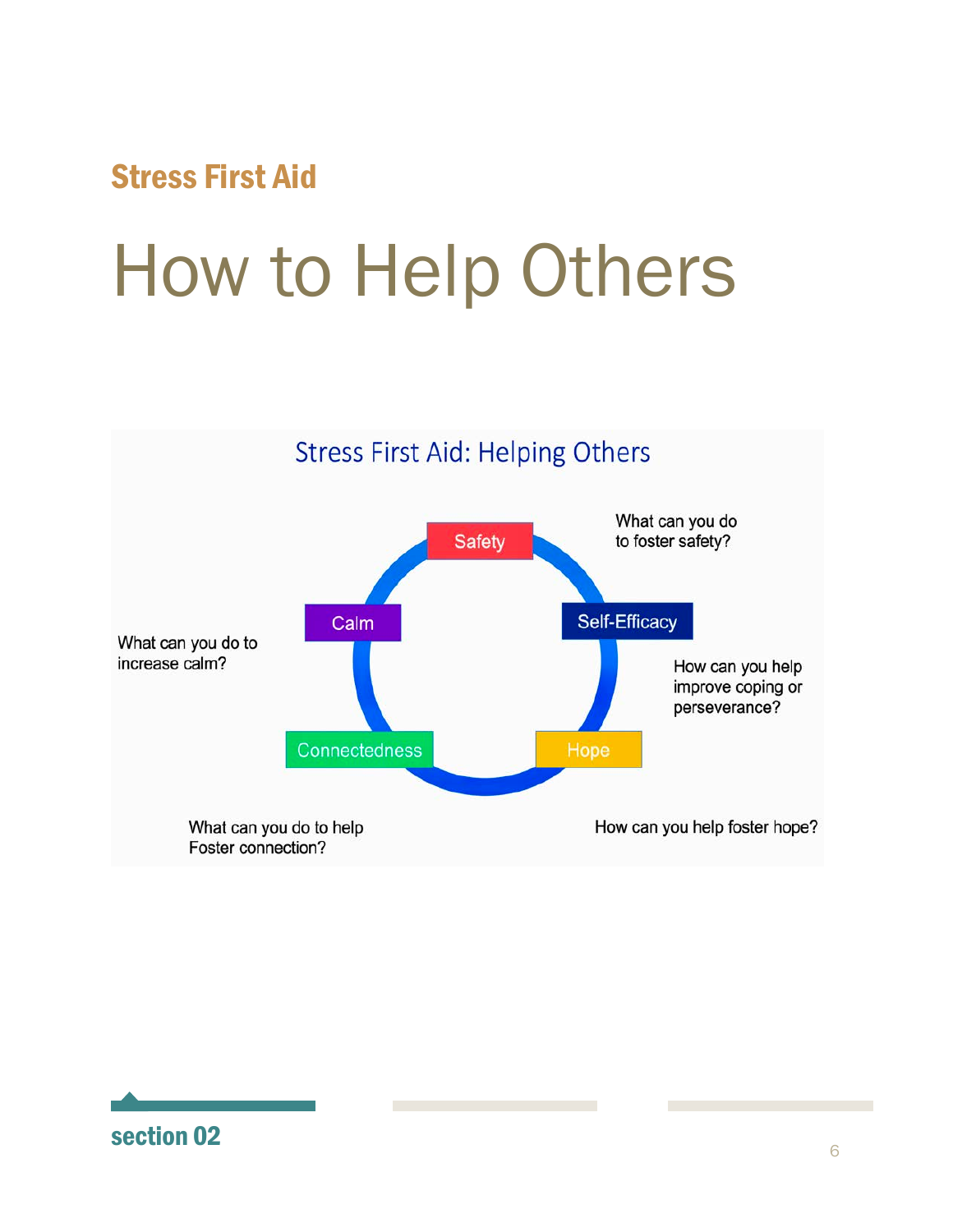# Components of Each SFA Action

### *Approach*

Make sure you show:

- Respect for the person's strengths and unique experiences
- That you care for and want to help the other person
- That you want to understand the other person's experiences

### *Information*

Make sure you:

- Are curious about the person's unique experiences
- Do not jump to conclusions
- Don't assume that just because the person has certain experiences that they are affected in a particular way
- Give information in a calming way

### *Direction*

Try to:

- Give suggestions based on an understanding of your own and others' helpful coping strategies,
- Tailor your suggestions person's unique experiences, preferences and reactions
- Discover potentially helpful resources and supports that you can pass on
- Incorporate empathy and sensitivity into your suggestions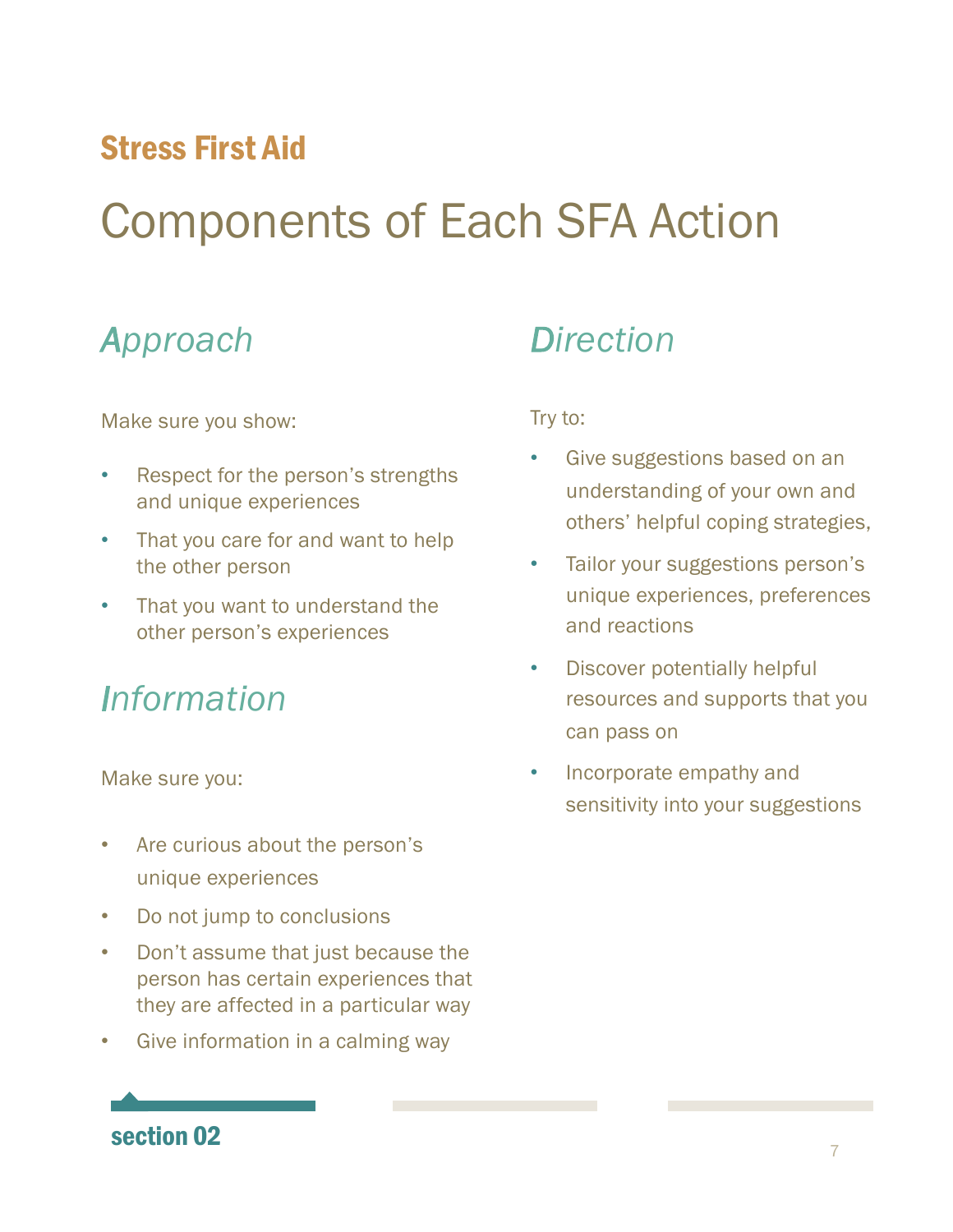# Helpful Knowledge to Have

### *Knowledge*

- Unique and up-to-date parameters of the disaster
- Local considerations
- Needs of vulnerable populations
- Referral options and available resources

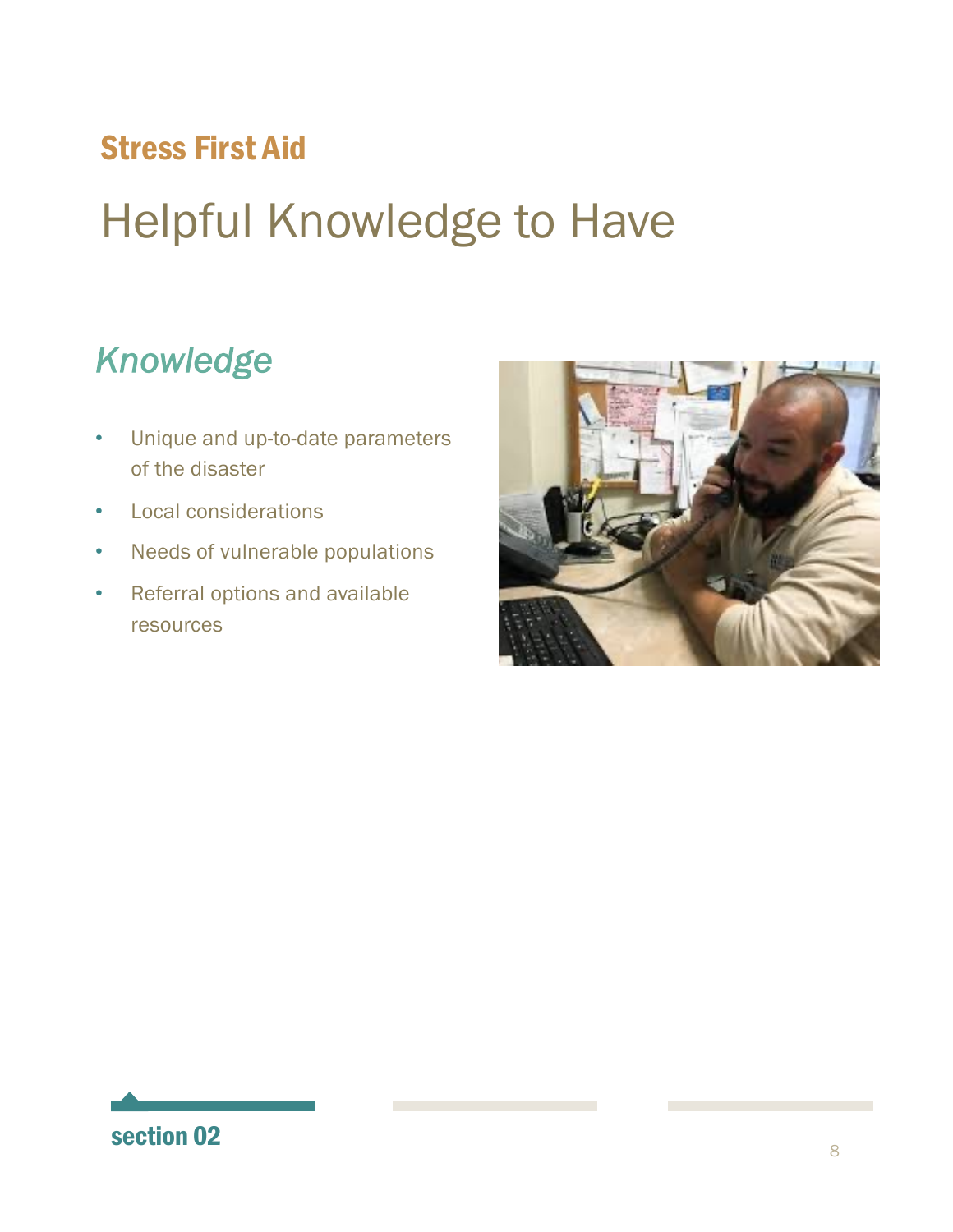# **Helpful** Skills and Abilities

## *Skills*

- Communication skills (conveying empathy, warmth, assertiveness)
- Rapid assessment and summarization of concerns
- Problem-solving
- Action planning
- Cultural competence
- Providing support that is tailored to timing, context, and culture
- Self-care and coworker support

### *Abilities*

- Communication Flexibility
- Empathy (staying with the person's experience rather than trying to make them feel better)
- Knowing when to be directive and when to be silent
- Tolerance of strong distress
- Tolerance of uncertainty
- Maintenance of optimism and hopefulness
- Remaining focused on the needs and priorities of affected individuals
- Able to take stock of one's own strengths, limitations, and assumptions
- Able to maintain boundaries and self-care skills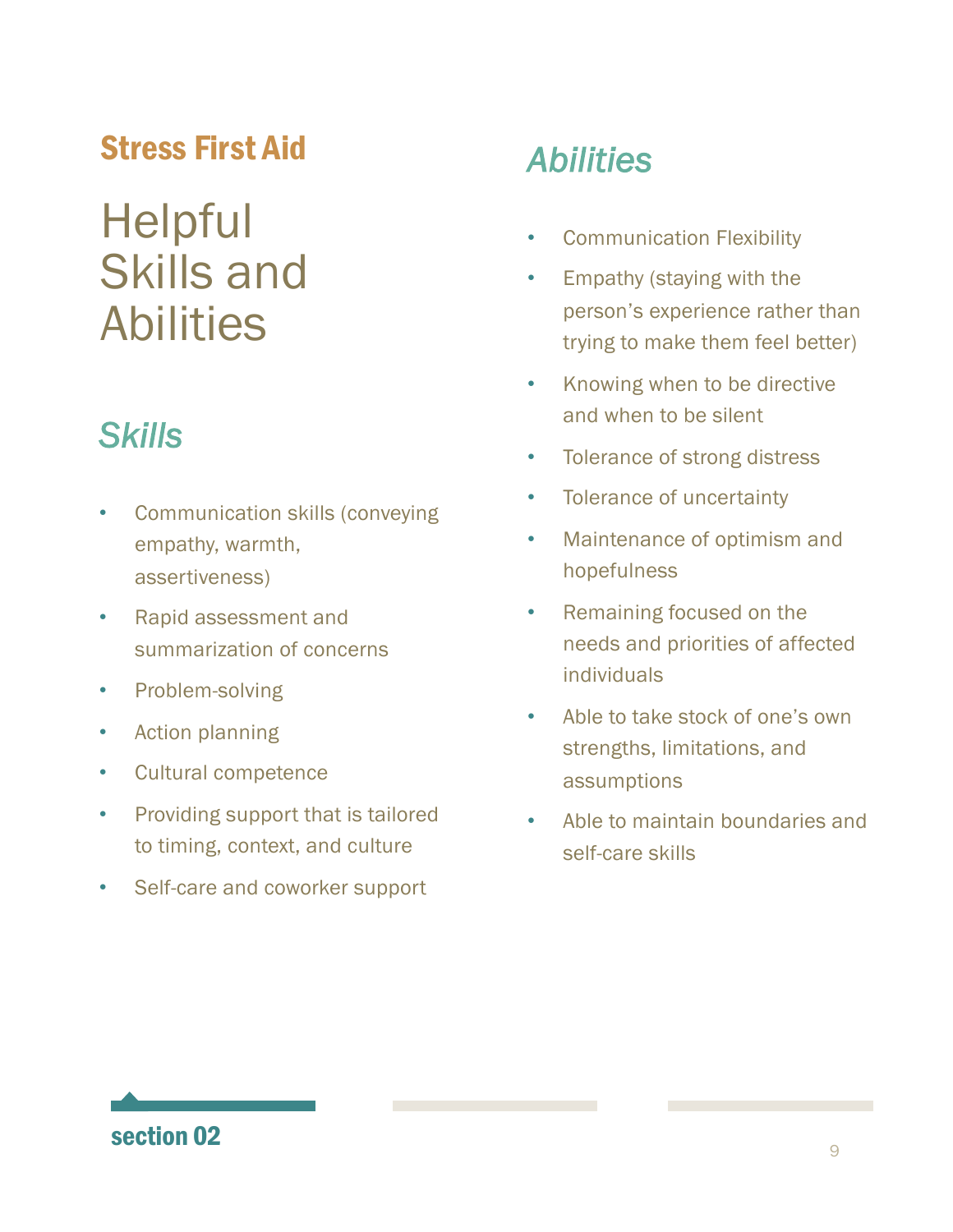# Tips and Goals

#### **Tips**

- Keep the conversation on course.
- Redirect the person towards the current problem rather than past problems.
- For those with mental health backgrounds, refrain from providing therapy and/or offering interpretative remarks.

### **Goals**

- Help the person feel heard, supported and understood.
- Normalize the person's reactions so they don't feel that their reactions mean that something is wrong with them.
- Empower the person to identify problems, prioritize, make decisions about what to do, and take appropriate action.



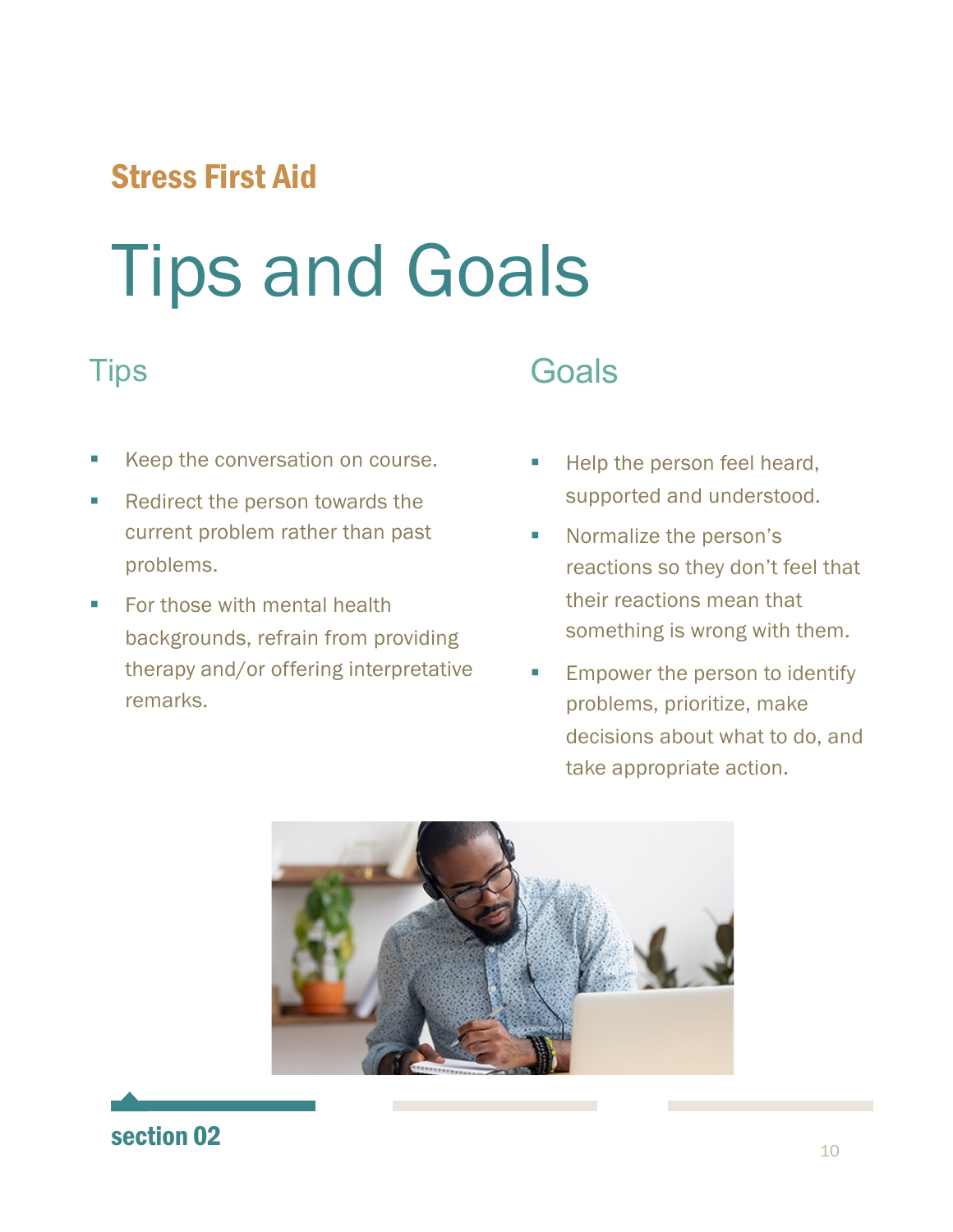# Tips for How to Help

#### DON'T:

- **Make assumptions** about their needs or priorities
- **Example 1 Pressure them into sharing details of their story**
- § Make **false promises** or reassurances, use jargon
- § **Rush** the person or talk about **your own troubles**
- **EXECUTE: Assume their worldview or way of coping is the same as yours**
- **Judge** their reactions, focus only on problems
- § Think or act as if you need to **solve all of their problems**
- § Try to take their pain away or **cheer them up**

### DO:

- § Collaboratively **assess needs andpriorities**
- § Meetthem **wheretheyare**
- Share concrete, simple, **practical information**
- § Communicate **calm, compassion, and respect**
- § **Acknowledge strengths**
- Be aware of the **limitations** of your role
- § Accept and**acknowledge**  difficult emotions
- § **Take the person's culture** into account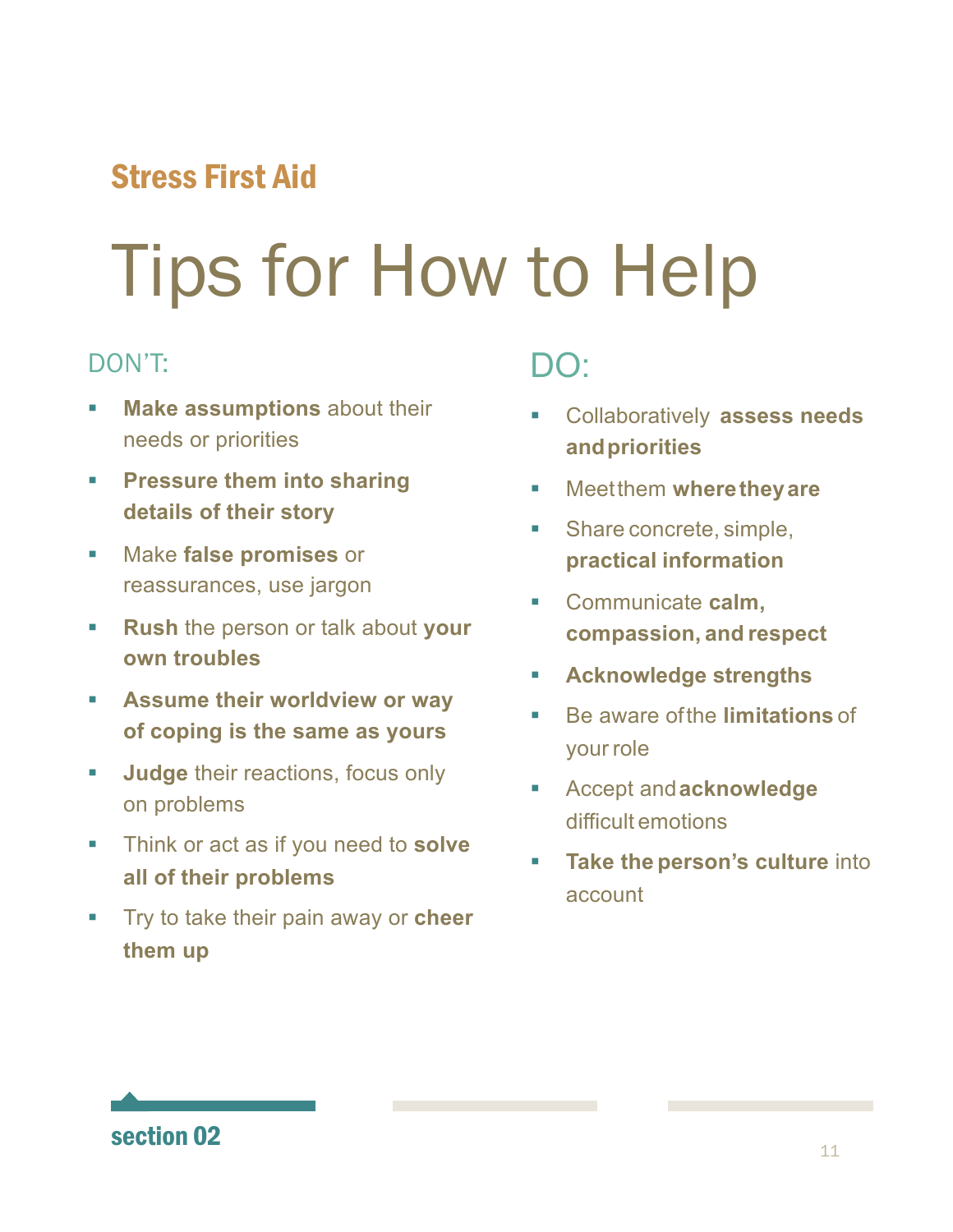

# Tips for Providing Emotional Support

If you want more information, try saying something like: "It sounds like you've experienced some really hard things – can you help me understand how they are affecting you now?"

If the person speaks of guilt, you can say something like: "It sounds like you're really burdened by things you did or didn't do" to facilitate further discussion.

If you don't know how to respond, say something like: "That must have been incredibly hard. I can't imagine how I would feel in that situation."

If you can't tolerate having a conversation about the person's experiences because of your own stress, be honest. Say something like: "I don't know if I can hear this story now, but I would like to help in other ways, and I can also try to find someone that you can talk with about your experiences."

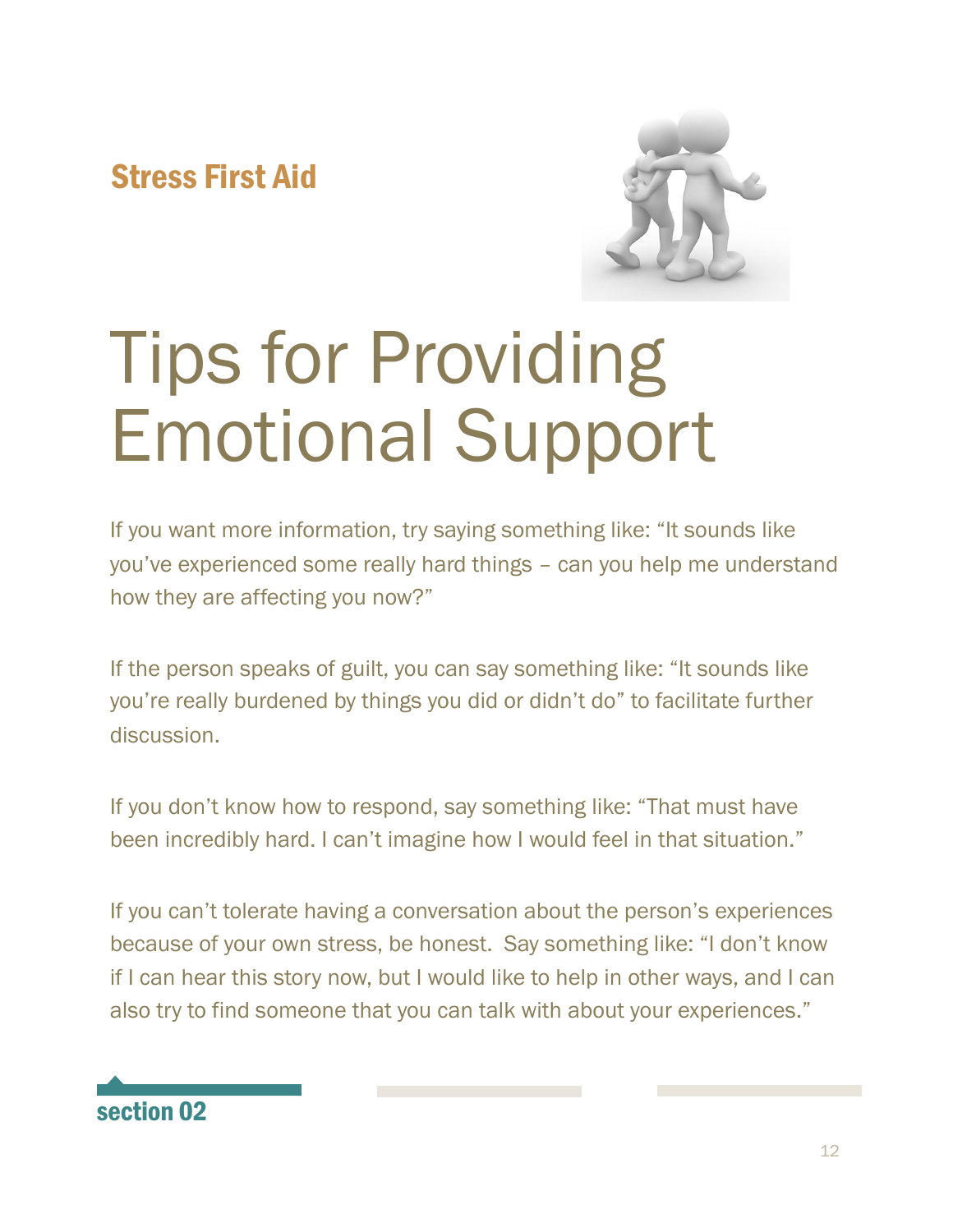### Stress First Aid Core Actions

# **Check**

# *Checking in* involves tracking stress reactions and asking what would be supportive

If you don't know the person, introduce yourself and why you are approaching them.

Build rapport (if needed) and communicate calm, respect, and compassion.

If needed, move or suggest the person moves to a private setting

Aim to collaboratively discuss needs and priorities without making assumptions.

Look particularly for common signs of significant stress, including:

- Loss of control of emotions
- No longer feeling like oneself
- Decreases in ability to function at work or home
- Changes in relationships
- Increased drinking / use of substances.

*"When someone is really tired, they sometimes can't find words to express what they are feeling, so I will give specific options, like, "are you feeling tense / numb / worried?" I also watch for body language. I may also suggest changing something about what is happening at that moment, to get them some distraction or relief."*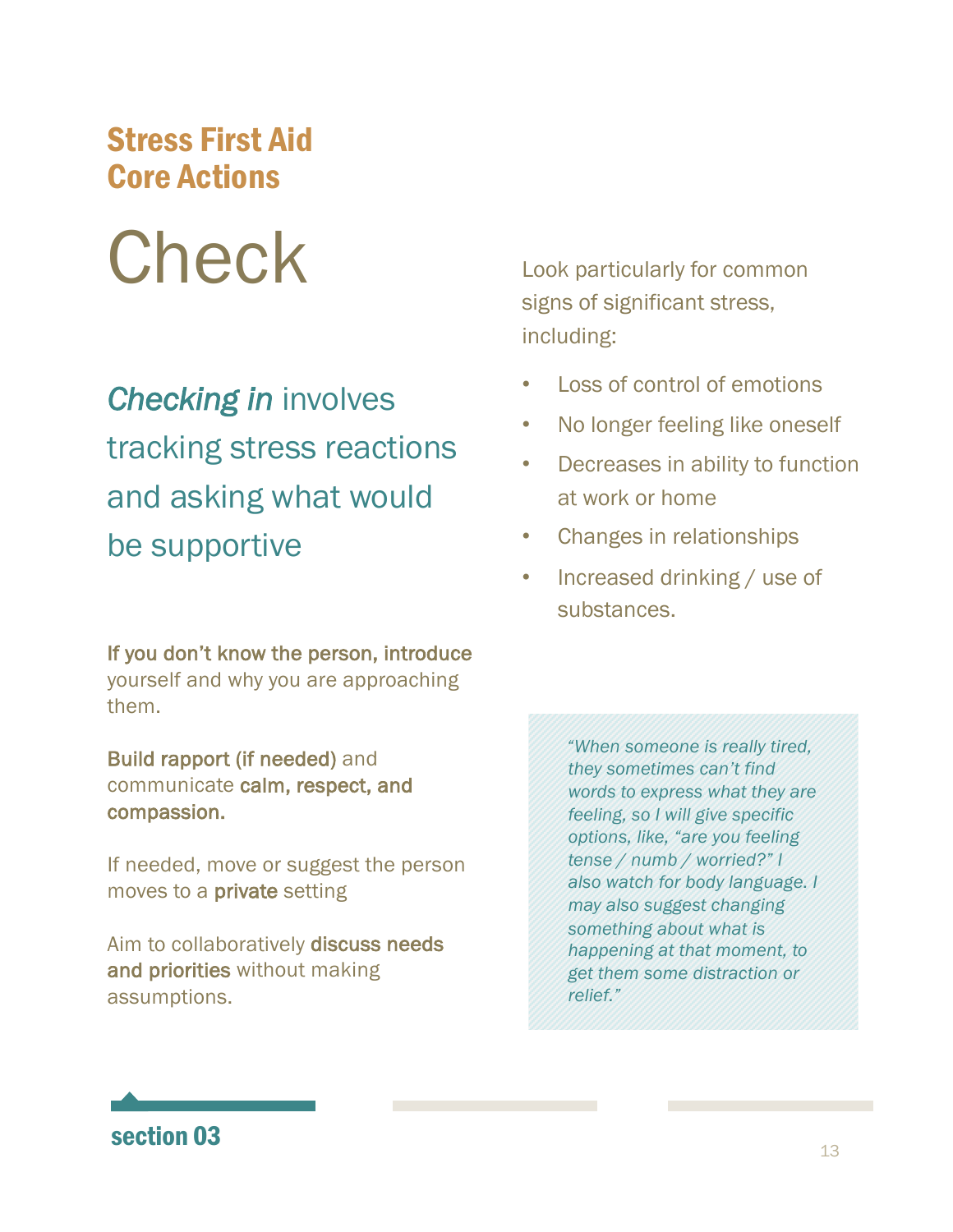### Stress First Aid Tool

# Check: Using the Stress Continuum

The stress continuum shows that stress responses lie along a spectrum of severity. Awareness of the different zones can help you talk about what zone a person feels they are currently in, which can help you begin to identify ways to help provide support.

| <b>Ready</b>                                                                      | <b>Reacting</b>                                                                                                                              | <b>Injured</b>                                                                                                                                | Ш                                                                                                                              |
|-----------------------------------------------------------------------------------|----------------------------------------------------------------------------------------------------------------------------------------------|-----------------------------------------------------------------------------------------------------------------------------------------------|--------------------------------------------------------------------------------------------------------------------------------|
| <b>Circumstances:</b><br>Prepared<br>Supported                                    | Circumstances:<br><b>Responding to</b><br>multiple stressors at<br>work or home<br>Double-edged sword<br>vulnerabilities                     | <b>Circumstances:</b><br>Strong or multiple<br>stressors:<br><b>Trauma</b><br>Loss<br>$\bullet$<br>Moral injury<br>Wear and tear<br>$\bullet$ | <b>Circumstances:</b><br>Unhealed<br>orange zone<br>stress<br><b>Additional stress</b><br><b>Risk factors</b>                  |
| <b>Optimal</b><br>functioning:<br>At one's best<br>In control<br><b>Motivated</b> | <b>Mild and transient</b><br>distress or<br>impairment:<br>Changes in mood<br>Loss of motivation<br>Loss of focus<br><b>Physical changes</b> | More severe or<br>persistent distress or<br>impairment:<br>Loss of control<br>No longer feeling like<br>normal self                           | <b>Clinical mental</b><br>disorder:<br>Symptoms<br>persist and<br>worsen<br>Severe distress<br><b>Functional</b><br>impairment |

#### section 03

14 *Nash, W. P. (2011). US Marine Corps and Navy combat and operational stress continuum model: A tool for leaders. Combat and operational behavioral health, 107-119.*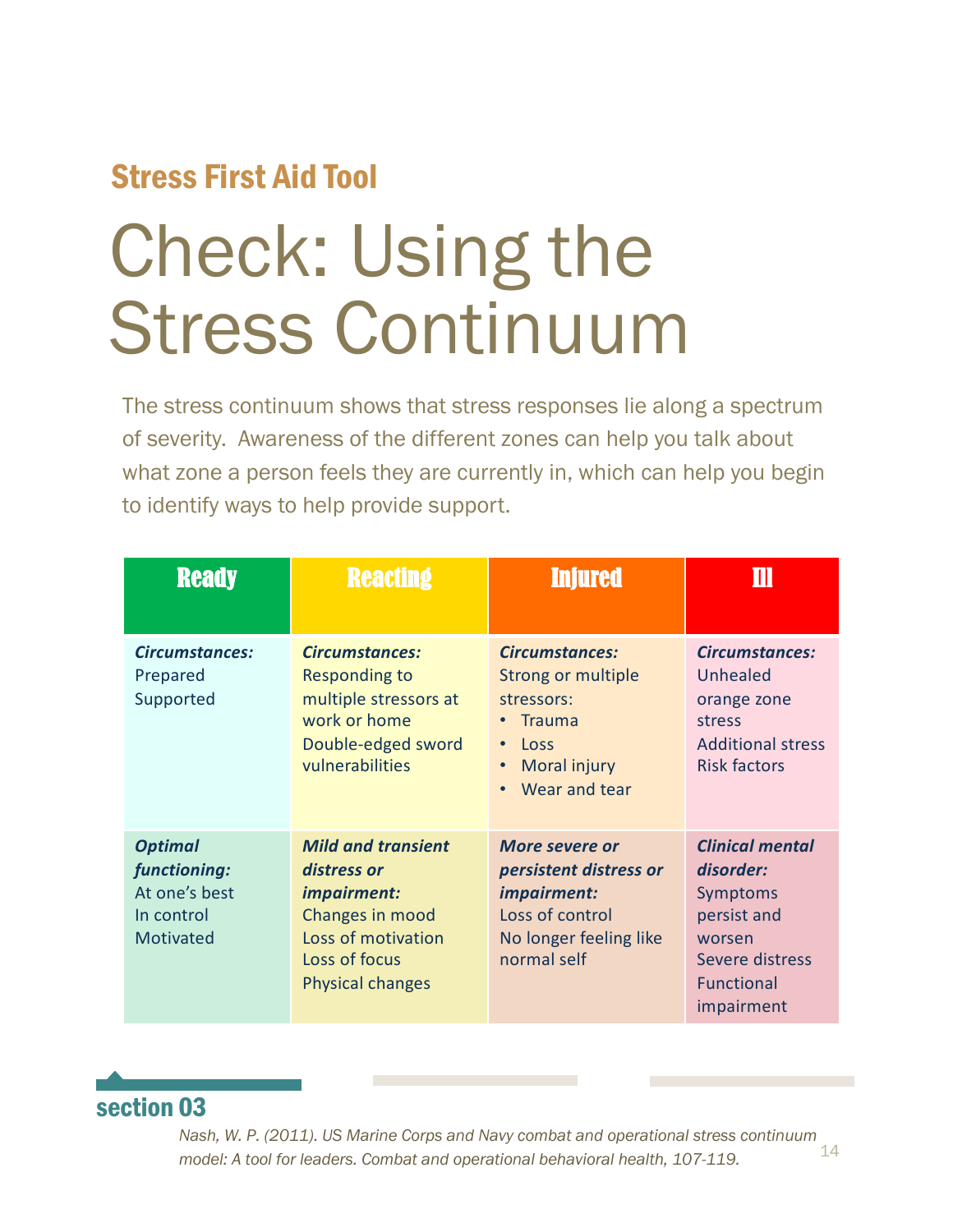# Cover Stress First Aid

# To provide *Cover* means to ensure or improve ongoing sense of safety

In extended disasters or public health crises, ask regularly about safety by asking questions about how the situation has affected the person's sense of safety, and what ways they prefer for regaining a sense of safety. Then brainstorm and make plans to reduce their concerns in any way possible.

Do your best to be well-informed about information that can help you and them stay safe. Keep track of resources that might be helpful. Read or talk with others who have been through similar situations about their safety strategies.

Stress reactions can contribute to hyper-sensitivity, reduction in problem-solving abilities, and trouble self-regulating emotions, which can make a person feel unsafe in relationships.

You can balance those types of stress reactions by reducing your own reactivity and remaining calm. Know how not to overreact and what to do to be supportive, especially if the person feels out of control in some way.

Give consistent support messages, such as "we will get through this together".

> *"I learned ways to reduce the person's concerns so she could prevent increasing anxiety. We also talked about potential things that might happen, and how they would cover their needs. If they felt that their safety was compromised, I sat with them and did my best to bean empathic and calming presence. Trying to tell them they shouldn't worry can make it worse. Sometimes you just have to close your mouth and let there be silence."*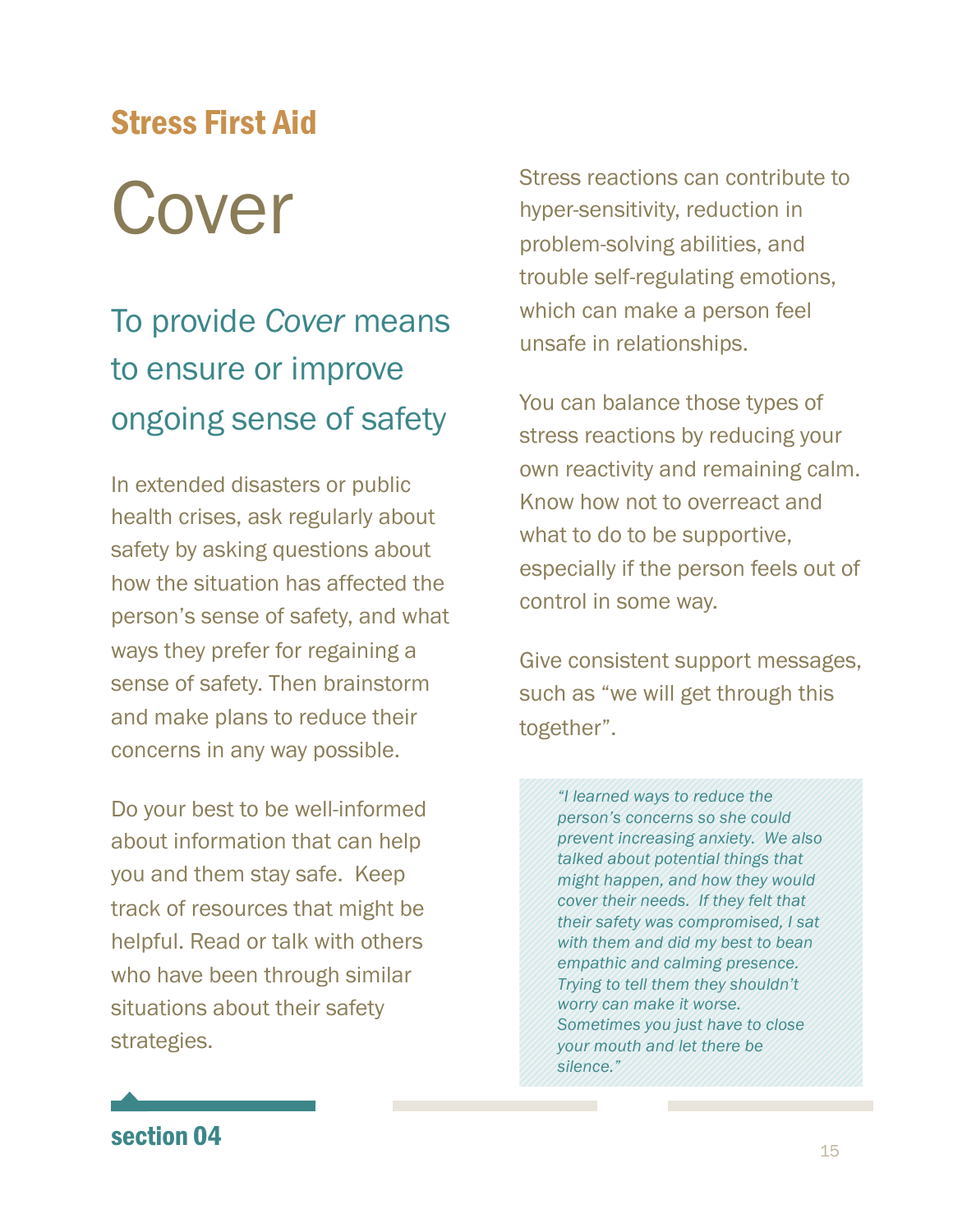# Calm Stress First Aid

The goal of Calm is to either calm them or support them to calm themselves.

To determine if the person needs *Calming* beyond Cover actions*,* you can ask questions like:

- Have you had any changes in ability to sleep, in feelings of being on edge, or in ability to keep calm?
- What usually helps you to calm down?
- What would help you to feel more of a sense of calm?
- This is such a stressful situation, what do you think might help to calm you down?

Try to help them be disciplined about keeping calming activities in their schedule, even if it means switching to ones that take less time

You can also:

- Give them opportunities to talk or vent about what concerns them.
- Give them suggestions for calming themselves down (e.g., problem-solving, exercise, drawing a bath, giving them a massage, or supporting them in breathing, meditation, or guided imagery exercises).
- Help them with their self-talk if it is increasing their anxiety or agitation. For instance, talk with them about the fact that they and everyone around them are not at their best at times like this.
- Remind them to try to be more tolerant and forgiving of themselves and others, to find more peace.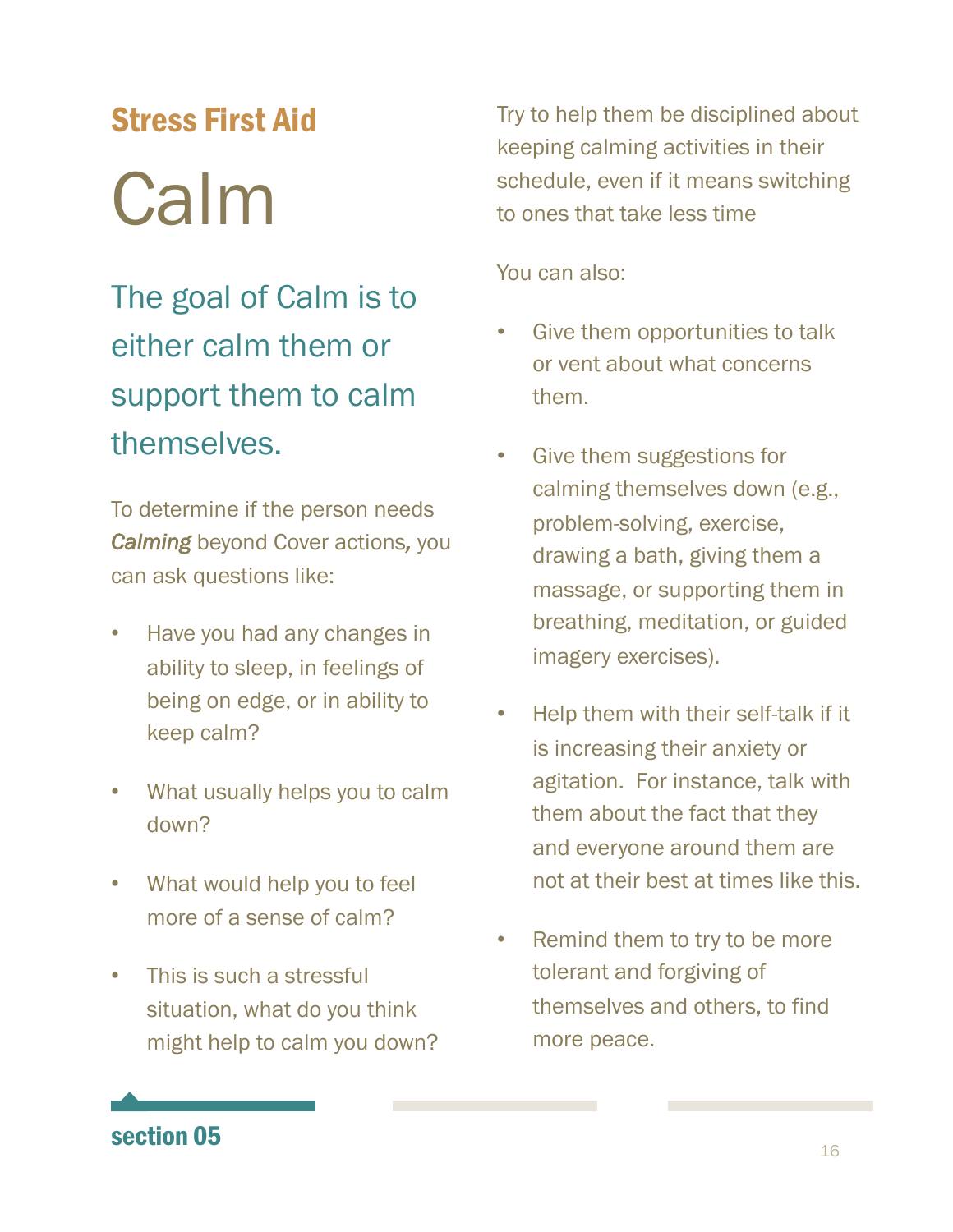# Connect Stress First Aid

# *Connect* involves increasing support when a person is stressed.

One way to open a conversation is to ask questions like:

- How are you feeling about connecting with me/us?
- Is there someone you feel most comfortable talking with about stressful experiences?
- What is the best way I can support you during this time?
- Has anyone you know done or said something that really helped?

Remember there are different ways to provide social support, including practical assistance, advice or guidance, and emotional support.

Help with practical matters can be things like helping them to maintain routines, complete tasks outside of work, or helping them to have a healthy diet to boost their energy and immune system.

If the person wants emotional support, be a good listener. What we do and say is often not as important as what the other person says. Often what the person wants is to know that someone cares enough to check on them and to listen to what they are grappling with.

Even a short conversation can be helpful in conveying that the person is not alone and that someone cares about them. Be nonjudgmental and understanding if the person chooses to share their feelings with you.

> *"Sometimes they may not want me to offer suggestions, they may just need to vent. I've learned to ask her if they wants this to be a venting conversation or a problem-solving conversation."*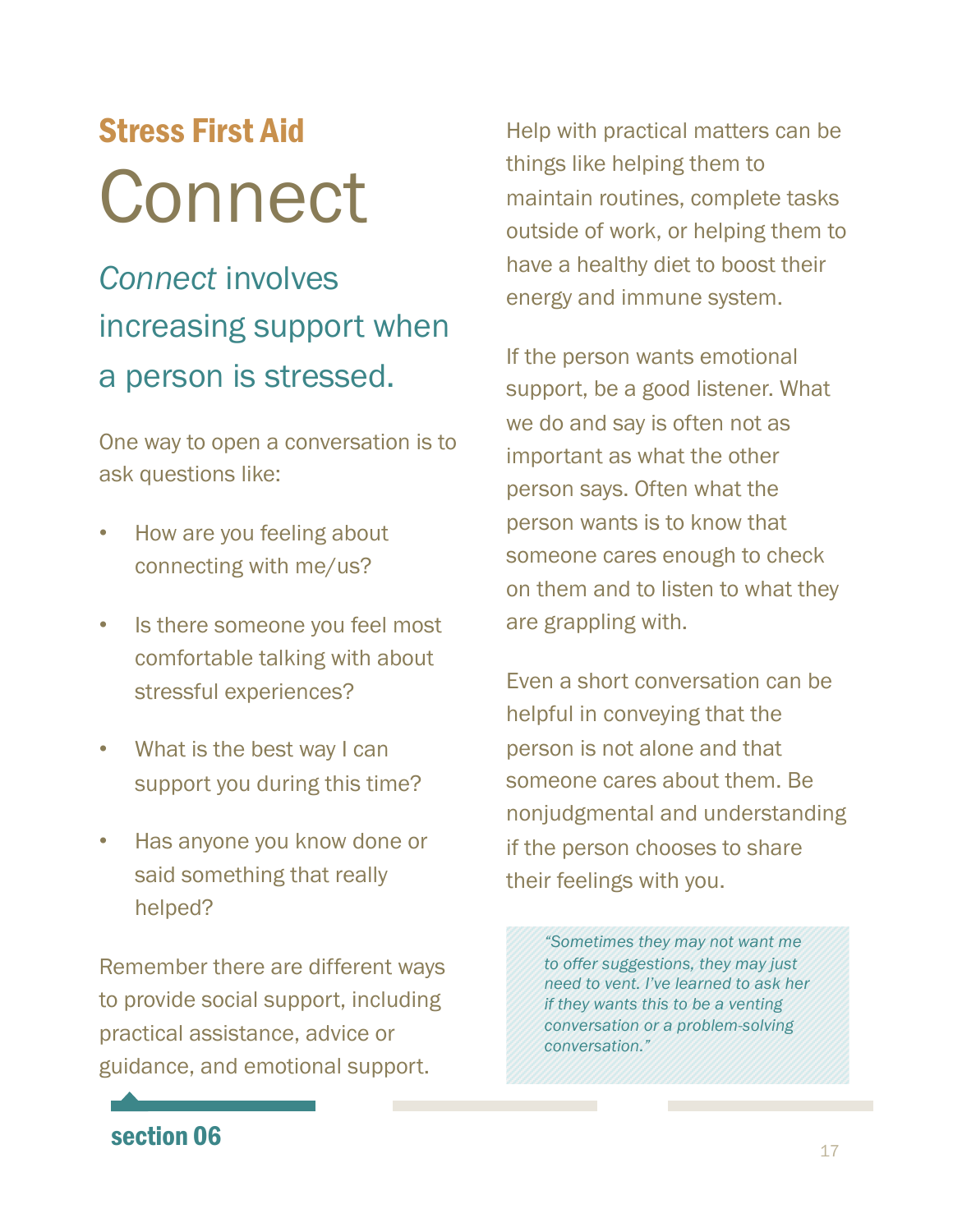# Connect

In some instances, your role may be to help the person connect with others.

Encourage the person to socialize with family, friends, neighbors, mentors or coworkers who understand what they are experiencing.

If the person has a family, suggest family rituals that promote connection, such as games, talk time, sharing things that inspire or that family members are grateful for, things that bring meaning or cause one to reflect about life. They can also make recordings, photos, art or a book to honor how you are all getting through the situation.

*"He used to be an avid golfer, but he hasn't been able to do that lately and it's made him depressed. I reminded him that just because he can't play a full round of golf doesn't mean that he and I can't do similar things like hitting some balls into a net."*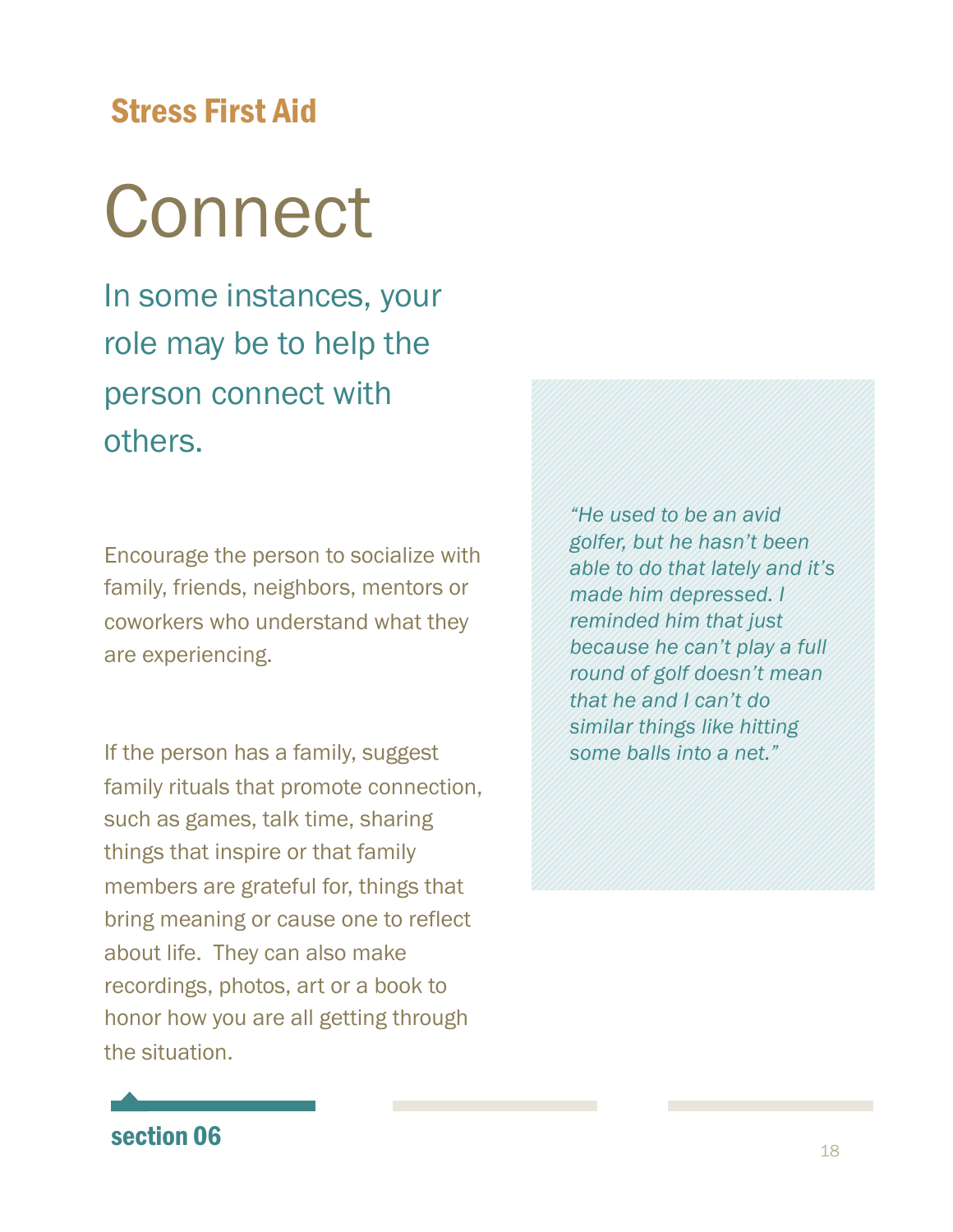# **Competence**

*Helping with Competence means fostering or restoring someone's capacity to endure through life's challenges and adversities.* 

Open a conversation about this by asking questions such as:

- Do you have any concerns about being able to handle what's going on?
- What are some things that you have done to cope that have been helpful?
- What do you think would help you feel like you can get through this?

You can support strategies that help them feel more in control, with a focus on tiny steps, or one step at a time.

Encourage them to keep on doing what they need to do, to not look too far ahead, and to pace themselves.

Support them to cope with their stress in healthy ways.

Help them find even small things they can do to get through each day.

Encourage them to do whatever they can to help keep themselves strong and healthy.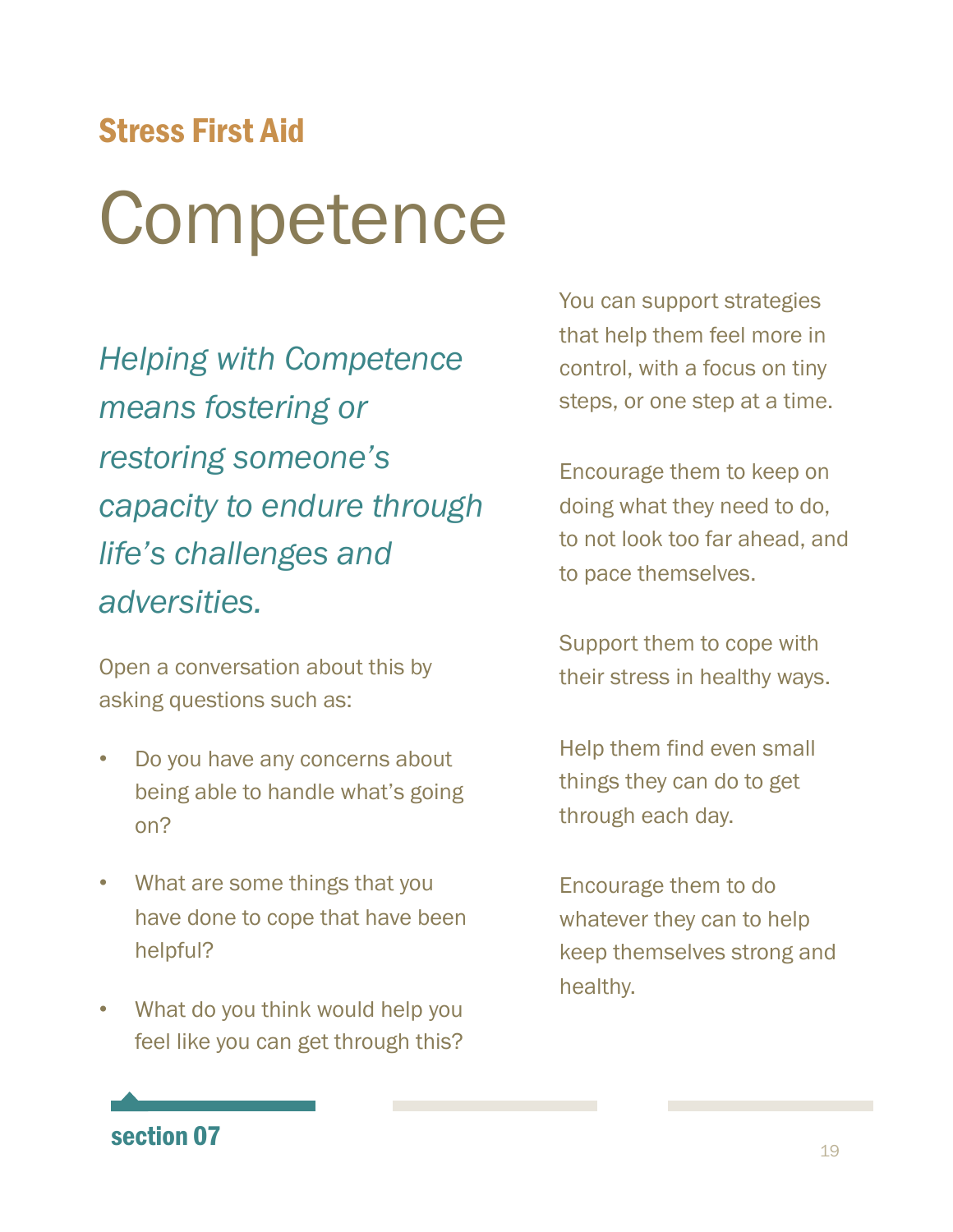# **Competence**

*Fostering Competence can mean helping the person prioritize and problem solve strategies or solutions.* 

If the person is **overwhelmed** by many different issues:

- Help them prioritize needs and concerns, select an issue to focus on, develop an action plan
- Provide basic **information about common stress reactions** (e.g., intrusive thoughts, avoidance, bodily symptoms, strong negative emotions)
- Work together to identify the person's **existing helpful coping strategies** and provide information about potential **new coping strategies**



- Collaboratively **assess** and **prioritize** needs and concerns
- Choose the **most pressing controllable issue** to address
- **Brainstorm possible solutions** to the problem
- Consider **pros and cons**  and **choose a solution**
- Makean**actionplan**for carrying out the solution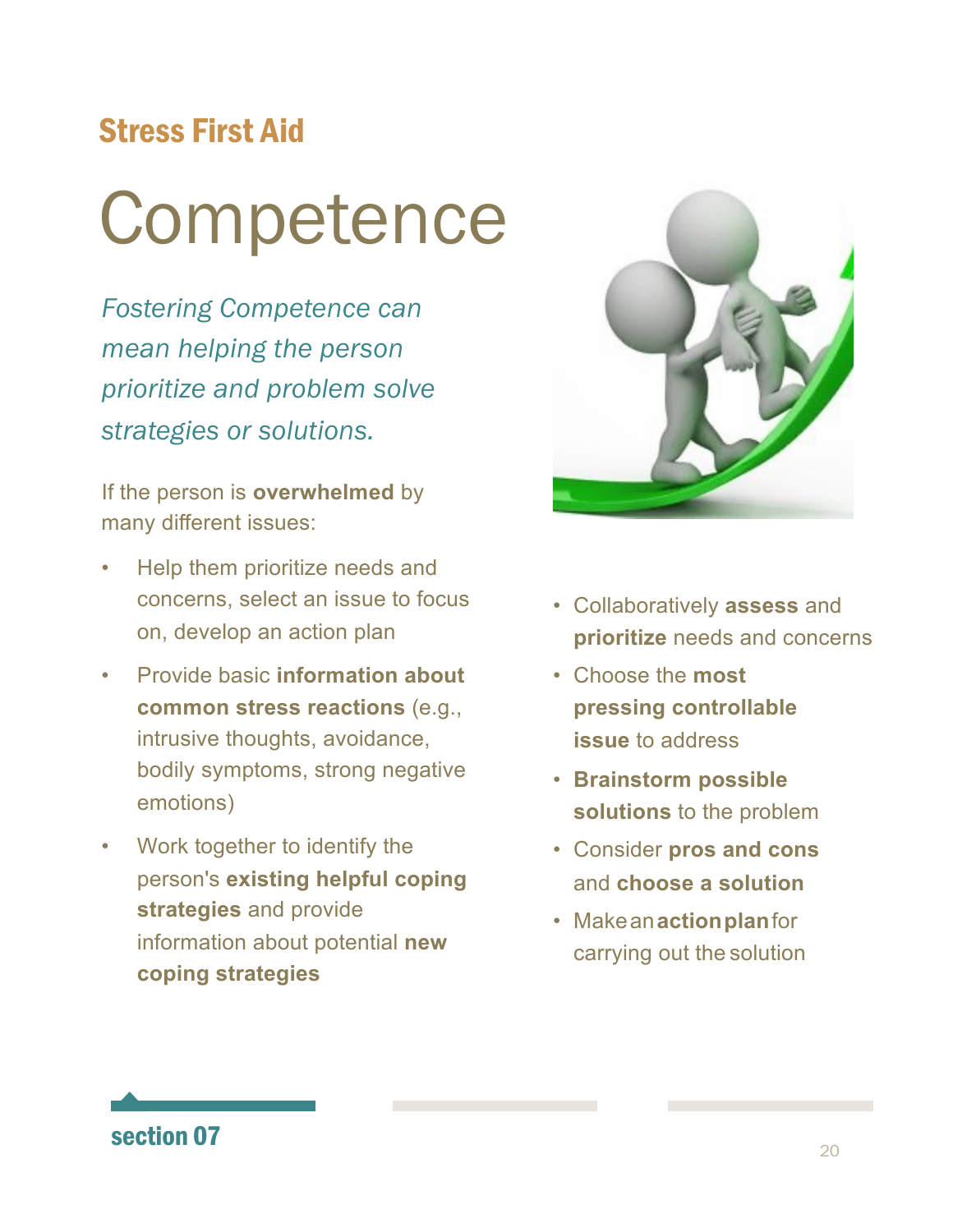# Confidence Stress First Aid

*Helping with Confidence means restoring hope, selfesteem, faith, or optimism.* 

You can start a conversation by asking about how the current circumstances have affected their sense of hope, confidence, optimism, or faith. Ask if they have had changes in their self-worth or ability to deal with their life tasks or role, or if they've lost confidence in others.

Ask if the current situation holds special meaning or connects with other experiences in any way.

Finally, ask what could help them with these things.

Helping with *Confidence* involves building self-esteem or hope that may have been damaged or lost as a result of stressful experiences, promoting confidence in core values and beliefs, bolstering pride and commitment, or helping the person find meaning, increase optimism, or reflect upon religious beliefs or spirituality.

*"I try to build their confidence up. When they express guilt, "I could've done this or that," I try to remind them that they did the best they could at the time, or I ask if they would want a loved one to feel the same way in similar circumstances. I try to be as calm, non-judgmental, and supportive as possible. I do a lot of redirecting from past-focus to present-focus and what they can do right now, today. There is not a lot a person can do if they're bogged down by memories or worried about the future."*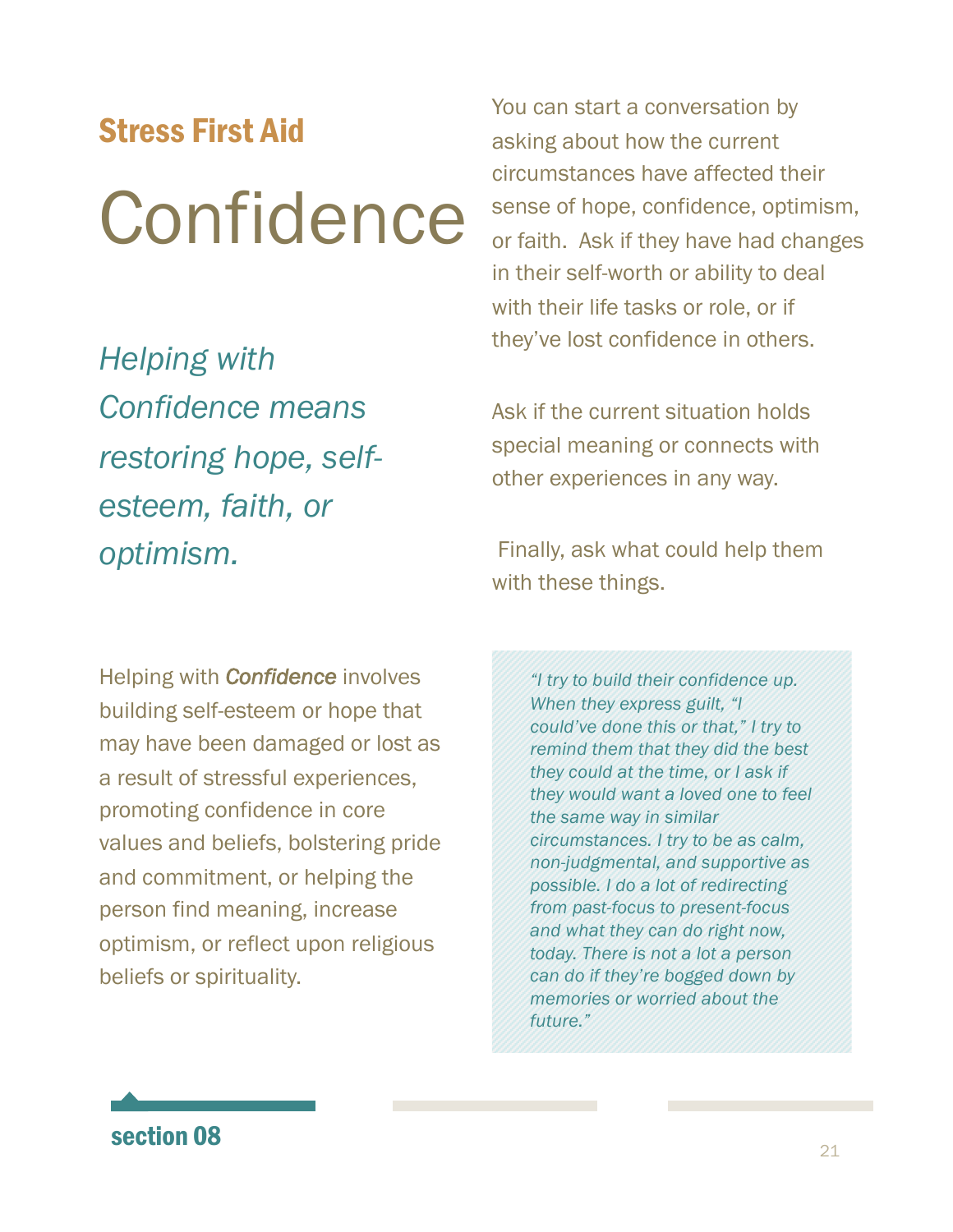# Confidence Stress First Aid

*It is often only in conversations with empathic friends and family that one can restore hope and confidence.* 

Try to find the most conducive ways for the person to talk. If they are stuck in unhelpful thoughts or beliefs, try to help them gain a more helpful perspective on how they are viewing themselves or others. Reminding them that they're part of something bigger may help. Assist them to focus on what is going well, what they're grateful for, how they're getting stronger, or how they can be inspired by those around them.

Help them see what meaning their experiences hold for them or highlight their strengths and core values.

If losses happen, find ways to make meaning and honor the loss. Help them express their feelings and help them to honor or make sense of the loss in whatever way is possible. If relevant, support any ways that church / religion / faith / prayer could help them.

*"I break things down into small steps so they can see their incremental accomplishments and not get overwhelmed. We look at it and talk about it. I remind them that they can accomplish things by taking small steps, and that it's okay to have feelings, but not to let the feelings stop or control them for long. Most of the time that works."*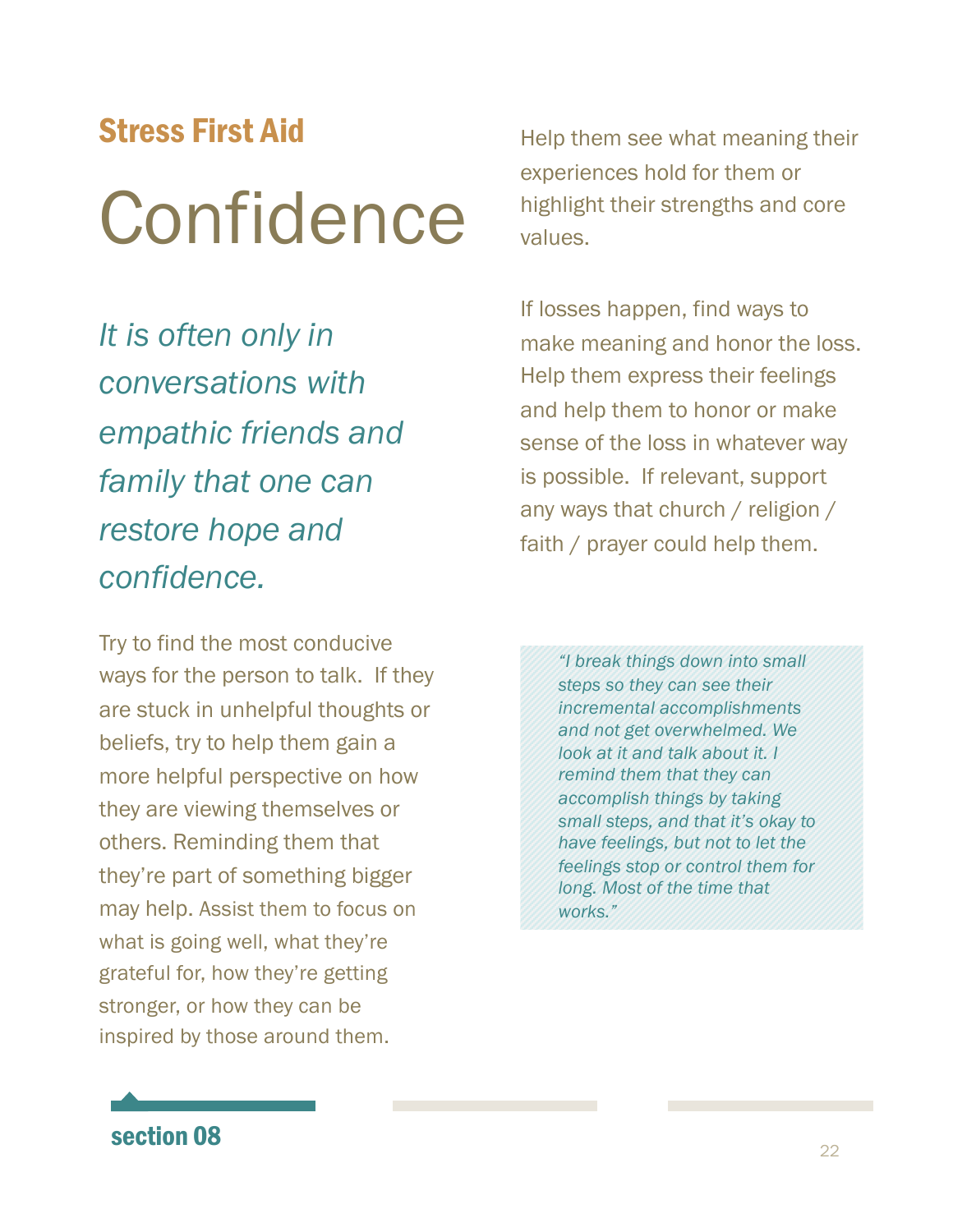# **Coordinate**

*While the preceding SFA actions may be all that is needed to support someone during adverse events, Coordinate reminds you to collaborate with others if you need additional assistance.*

There are many possible options for coordinating with others:

- Find resources that might be helpful if you have concerns and feel you are not able to provide the person enough support.
- Find creative ways to get them support, such as helping the person to reach out to an old friend, family member, supportive mentor or coworker, or a professional.
- Consider different avenues of professional support, such as online or telehealth, if flexibility is needed. It may help to interview professionals to get a sense of how they can help.

*Watson, P., Gist, R., Taylor, V. Evlander, E., Leto, F., Martin, R., Vaught, D., Nash, W.P., Westphal, R., & Litz, B. (2013). Stress First Aid for Firefighters and Emergency Services Personnel. National Fallen Firefighters Foundation.*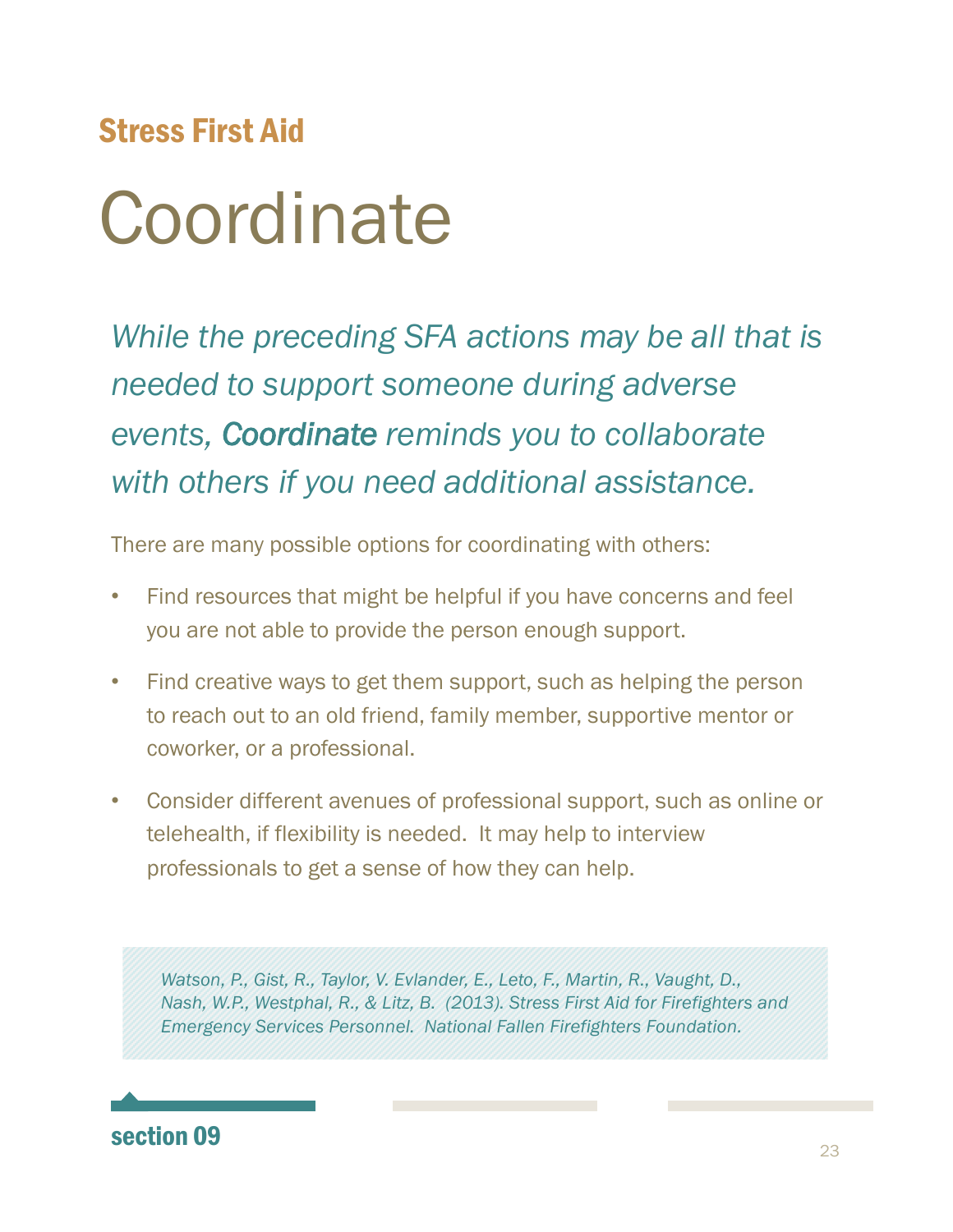# Advanced Planning Actions

If appropriate, you can also incorporate the following advanced actions into your response:

- 1. Identify and summarize target problems and reactions.
	- 'It sounds as if XX and now you are experiencing XX.'
	- 'Let me make sure I have this correct. You say you've experienced XX and are feeling XX.'
	- 'It's understandable that you would feel this way, given what you've experienced.'
- 2. Ask about their top priorities and/or what needs attention first.
- 3. Involve the person in developing an action plan that focuses on what they can control:
	- Ask about and reinforce prior coping skills/behaviors/thoughts.
	- Ask about future behaviors/thoughts:
		- 'Which behaviors/thoughts are likely to make the problem worse?'
		- 'Which behaviors/thoughts are likely to help the problem?'
		- 'What do you think will best help with current problems?'
			- Changes in the environment
			- Changes in behavior or thoughts
- 4. Ask the person if they think they can try out the action plan.
	- 'It sounds as if X might help you to Y. Do you think you can do this?'.
	- 'Are there any potential barriers to following through with the plan?'
	- 'What could get in the way of following through on this plan?'
	- 'Are there any holes in this plan?'
- 5. If barriers or problems are identified, develop a revised plan and then have the person re-commit to this new plan.